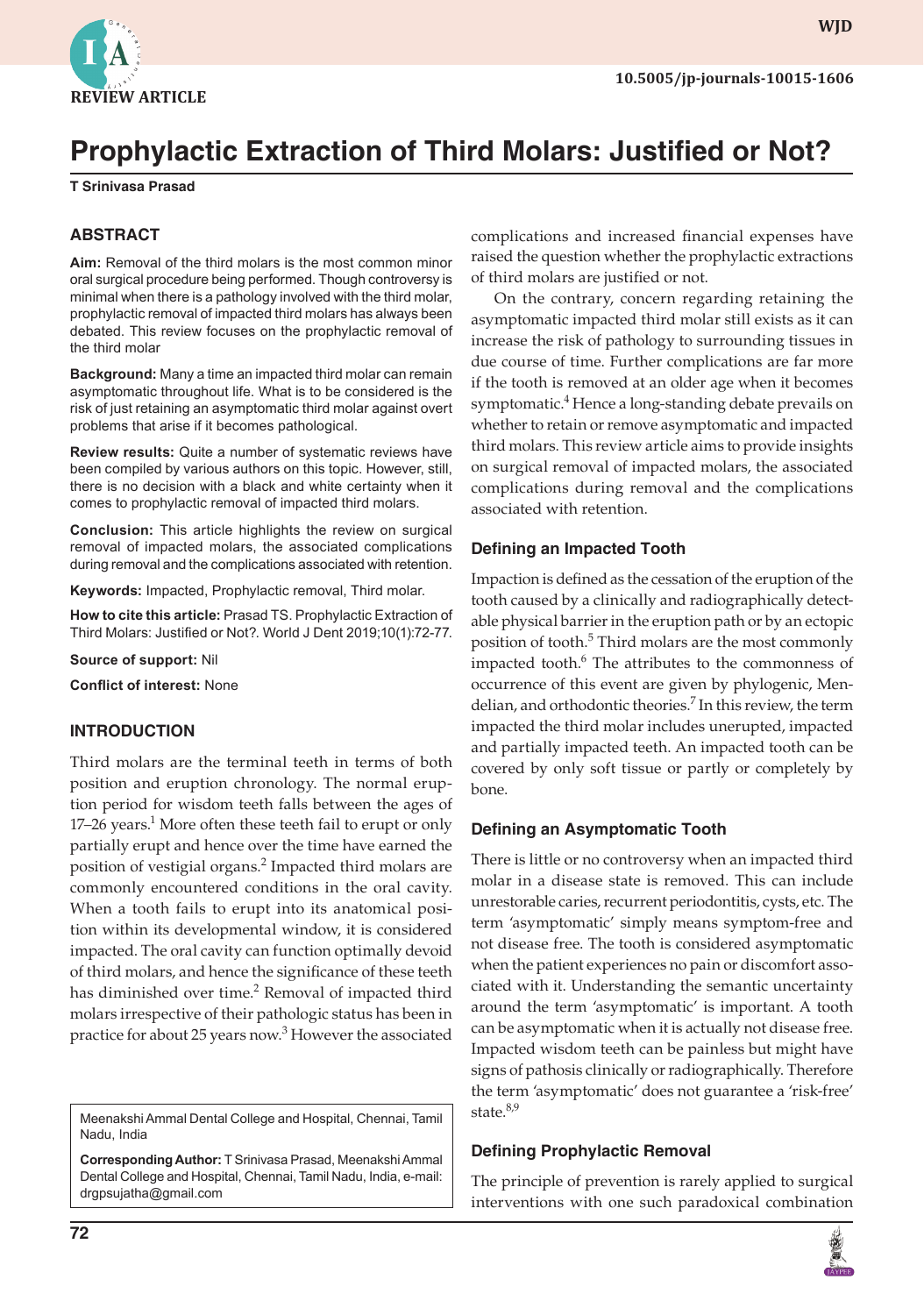being surgical removal of asymptomatic impacted teeth.<sup>10</sup> Prophylactic removal in this article refers to the extraction of asymptomatic pathology-free impacted third molars as a preventive measure. Impaction of wisdom teeth can be considered developmental abnormality which predisposes to conditions like periodontitis, caries, cysts or tumors that can advance asymptomatically.<sup>11</sup> Moreover, the predictability of the asymptomatic impacted tooth becoming pathological in the future is enigmatic. Hence the practice of prophylactic removal of the third molars was thought to be justified.

## **Pathologies Associated with Impacted Third Molars**

Impacted third molars can by themselves be affected by periodontitis, caries or be associated with cysts and tumors.<sup>12</sup> The impacted molar can destroy an adjacent tooth by causing resorption or dental caries. The occurrence of dental caries in the second molars due to the third molar is about 4.5%.<sup>13,14</sup> Root resorption of 2nd molars due to the impacted tooth accounts to only 1% of the cases.15,16 Pericoronitis is often seen in association with an impacted third molar. This occurs commonly in young adults where the surrounding gingival tissue gets inflamed.<sup>13</sup> Cysts can also arise although the incidence is very low. Malignancies can develop from the dental follicle of the impacted tooth.<sup>13</sup> However, the chance of a tumor occurring is extremely low. Although it appears that the likely occurrence of some serious pathology is low, it is to be stressed that they cannot be overlooked:

- *• Cysts:* Dentigerous cysts are commonly occurring among developmental cysts and are convincingly more associated with third molars than the other teeth. This cyst often prevents the eruption of third molars making them impacted.<sup>17</sup> Several studies have reported the incidence of dentigerous cyst which ranges between 1–2%.18-20 The occurrence of cystic changes in the follicle has been correlated to the age of the patient in one study which showed that the patients falling in the age groups of 20–25 years are more prone. Hence, they concluded age could be an indicator for prophylactic extraction further substantiating with the fact that the risk of surgical morbidity increases with age. $21,22$
- *• Tumors:* The probability of occurrence of ameloblastoma, epidermoid carcinoma, odontogenic carcinoma, etc. have been insisted as a strong indication for prophylactic extraction of third molars.21,23,24 Guven et al.<sup>25</sup> has reported the incidence of ameloblastoma in an impacted third molar to be 0.41% while Shear and Singh<sup>26</sup> reported it to be  $2\%$ . The incidence of malignancies around the impacted tooth is found to

be less than  $1\%$ .<sup>25</sup> Eversole et al.<sup>24</sup> in his article spell out that about half of the mucoepidermoid carcinomas are associated with impacted teeth.

- *• Pericoronitis:* Recurrent pericoronitis are a well-known indication to the extraction of third molars. However, in certain cases a simple excision of the operculum might prove to be useful.<sup>27</sup> Hence it is important to assess the predictability concerning the eruption of third molars using proper radiographic aids.
- *• Fractures:* Evidence sheds light on the association of mandibular impacted third molars with the mandibular angle and condylar fractures. Zhu et al. $^{28}$ in his retrospective study state that the frequency of mandibular angle fractures is higher in patients with unerupted third molar than others. He also concludes that the frequency of condylar fractures is less in patients with impacted third molars. The reason given for increased risk of an ankle fracture is that the impacted tooth occupies the majority of the osseous portion in the angle area. Reitzik et al.<sup>29</sup> in an animal study deciphered that it took only 60% of the optimal force required to fracture the angle in a mandible with an impacted third molar.

#### **Reasons for Prophylactic Extraction**

The concept of preventive extraction comes into play when the retention of an asymptomatic impacted third molar is considered a threat or a risk factor due to one of the following reasons:<sup>4</sup>

- To reduce the occurrence of future diseases in the third molar
- Orthodontic reasons to prevent crowding in the future
- Performing surgery at an older age will increase the risk of complications
- When there are specific medical or surgical conditions.

However, the importance given to asymptomatic impacted third molars as risk factors could be little belabored.<sup>30,31</sup> Many times, an impacted third molar can remain asymptomatic throughout life. $32$  What is to be considered is the risk of just retaining an asymptomatic third molar against overt problems that arise if it becomes pathological. Also, the risk of retaining the tooth should be weighed against the complications or morbidity associated following removal.

#### **UNDERSTANDING 'TRADE-OFF'**

Two schools of thought exist when it comes to removal of third molars. When the tooth is associated with pathology, it is an absolute indication for extraction. However, if the impacted tooth is asymptomatic the following are to be considered.<sup>4</sup>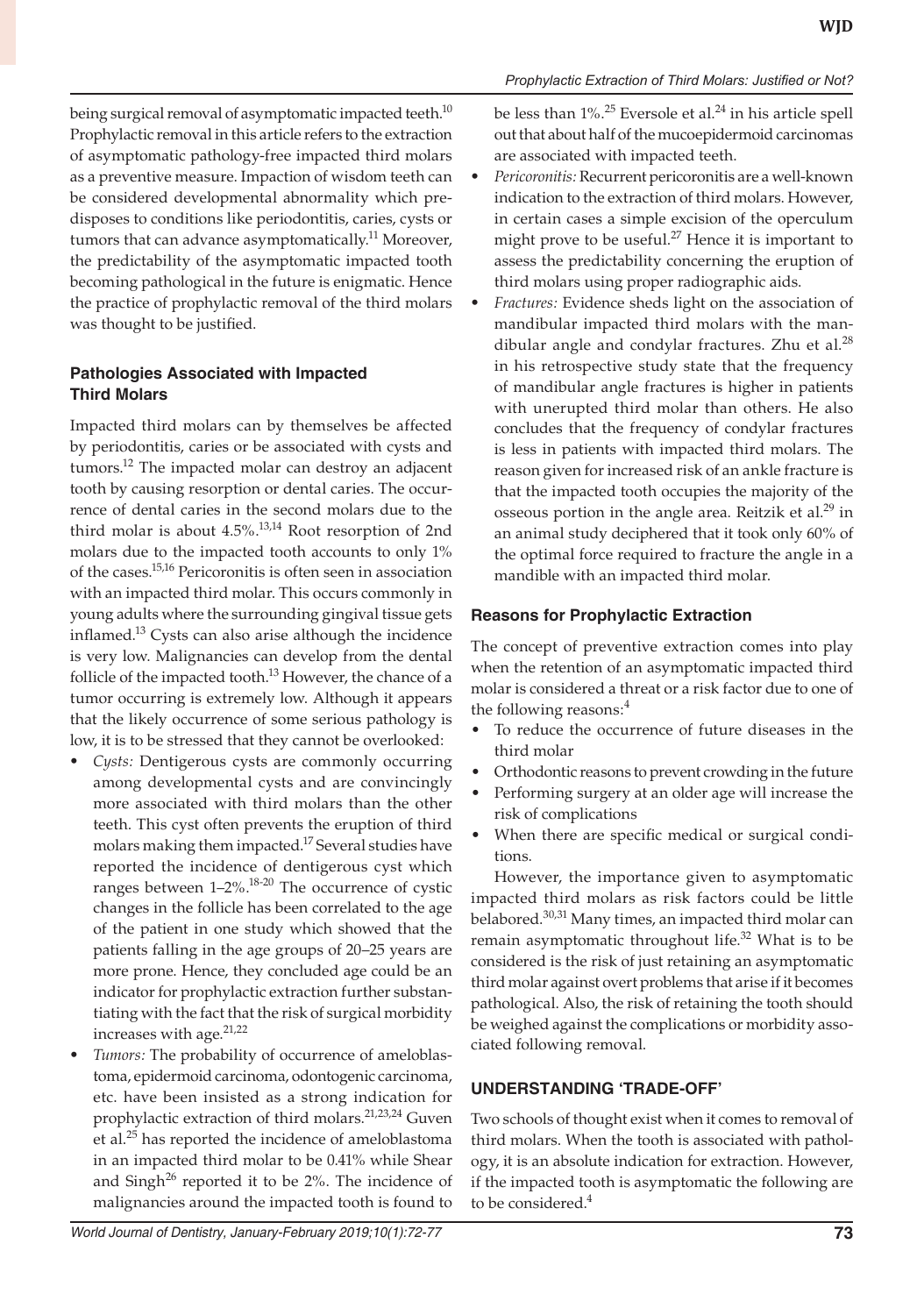- The morbidity associated with retention until pathology emerges and complications of curative removal
- The benefits and complications associated with prophylactic removal.

Thus the pans of the balance contain morbidity associated with retaining the tooth on one side with the morbidity associated with removing on the other.<sup>8</sup>

## **RETENTION VERSUS REMOVAL OF ASYMPTOMATIC IMPACTED THIRD MOLARS**

There are potentially numerous complications that can occur due to prophylactic surgical removal of impacted third molars.<sup>14</sup> The pros and cons of removing the tooth are discussed below.

## **Complications Following Surgery**

Common complications following surgery include the followings—dry socket, infection, hemorrhage and pain.<sup>12</sup> Fracture of the tuberosity or lingual plate can occur during the surgery.<sup>9</sup> Delayed or defective healing, disto-molar pockets can occur postoperatively.<sup>9,33</sup> The maxillary tooth during surgery can slip into the maxillary sinus, pterygopalatine space or infratemporal space.<sup>9,33,34</sup> Temporomandibular disorders can arise due to excessive and strained mouth opening during the procedure. $35,36$ Dysesthesia can occur due to iatrogenic damage of the inferior alveolar nerve.<sup>9,35,36</sup> Sensory nerve damage during the procedure has been observed to occur at a rate of 0.5–20%.13,14,37 About 35% of the complications that occur are dry socket.<sup>14</sup>

#### **Outcomes Associated with Retaining the Third Molar**

A prospective cohort study by Nunn et al.<sup>38</sup> showed that there is no significant difference between the presence or absence of impacted third molar in terms of distal second molar probing depth >4 mm. The risk of alveolar bone loss in the second molar was less in the absence of impacted third molar than when it was present. Nunn et al.38 further concluded that the occurrence of caries in second molars does not differ significantly in either of the cases. Dimensional changes in the dental arch as influenced by the presence or absence of impacted third molars were assessed in a randomized control trial by Harradine et al., $39$  and the results were inconclusive.

#### **PEEK INTO THE LITERATURE–ADDRESSING THE LACUNAE**

Quite a number of systematic reviews have been compiled by various authors on this topic. $4,8,12,40-42$  However, still, there is no decision with a black-and-white certainty

when it comes to prophylactic removal of impacted third molars. The quality of evidence that has been gleaned so far is suggested to be low. There is an explicit scarcity of papers with good scientific merit to assess the primary and secondary outcomes of retaining or removing impacted third molars. In fact, no studies address the primary outcome, i.e., the health-related quality of liferelated to the removal/retention of asymptomatic impacted third molars. There is a lack of credible and valid scientific documentation to support or reject the prophylactic removal of asymptomatic impacted third molars.<sup>4,40,41</sup>

However, on analyzing the available evidence, the proponents of the motion justify the prophylactic extraction of asymptomatic impacted third molars for various reasons. Apart from pathology, asymptomatic tooth removal is justified if there are any underlying medical condition or for orthodontic and prosthodontic reasons.<sup>1,43</sup> These, however, are not based on sound scientific research. Wang et al. $44$  and Yamanik et al. $45$ support prophylactic intervention as they suggest partially erupted the third molar is more commonly found to develop pericoronitis. The prophylactic extraction of asymptomatic impacted third molar is warranted in order to prevent distocervical caries in 2nd molars according to McArdle and Renton.<sup>46</sup> Kan et al.<sup>47</sup> bases the concept of prophylactic extraction of asymptomatic impacted third molars due to its ill effects on the periodontium.

 Although the good quality of evidence on this notion is sparse, clinical practical guidelines (CPG) are available for about 20 years now. The Scottish Intercollegiate guideline network (1999) and the National Institute for health and care excellence (2000) published a set of CPG on the management of impacted wisdom teeth. Both the reports counsel against the prophylactic extraction of asymptomatic impacted third molars in light of the costs and morbidity associated with its removal.<sup>40</sup> McArdle and Ranton<sup>46</sup> in their review article point out that the introduction of CPG has not led to the decline of impaction procedures but rather has increased the number of wisdom teeth requiring removal at an older age owing to caries. Richardson and Dodson<sup>48</sup> do not favor the notion as the risk of distomolar pockets arising is more following the removal of third molars. A "wait and see conduct" approach is suggested by Song et al.<sup>12</sup> Another concern in retaining asymptomatic third molars is the late incisor crowding that is feared to occur. Studies done by Lindqvist and Thilander<sup>16</sup> could not predict the influence of third molars over the change in dental arch dimensions.

#### **Indian Population Studies**

The incidence of pathology associated with asymptomatic impacted third molars in the Indian population has been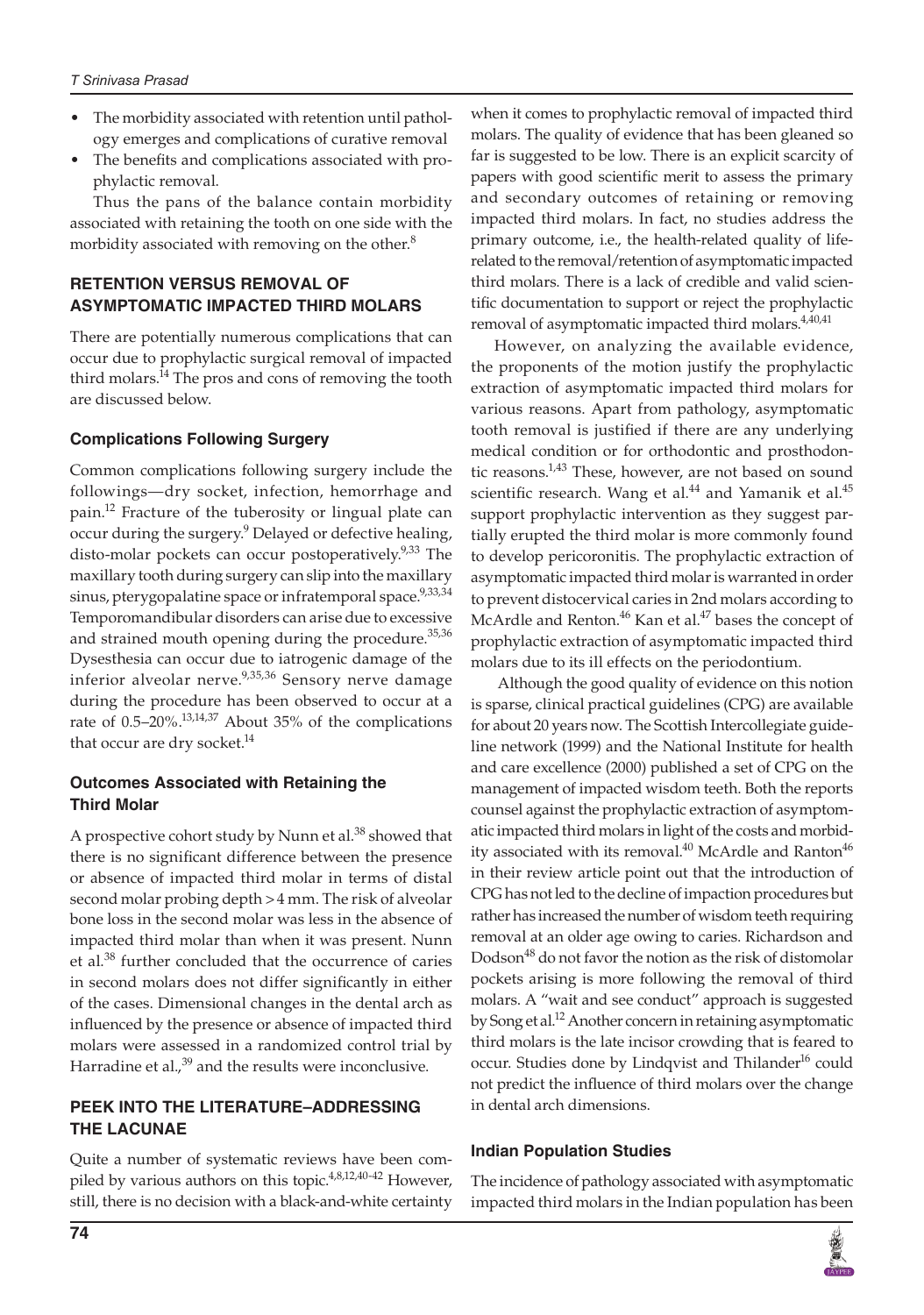documented by Patil et al.<sup>49</sup> and Vigneswaran et al.<sup>50</sup> Both studies agree that the incidence of cysts or tumors in the third molars is very low. Patil et al.<sup>49</sup> reported that a considerable number of patients had disease-free third molars. However a minority yet a significant number of the patients were identified with pathology. He, therefore, suggested regular and constant monitoring of the asymptomatic impacted third molars in all patients to promptly intervene if any pathology arises. Vigneswaran and Shilpa<sup>50</sup> in their six-year-long epidemiological study identified 70 cases with pathology amongst a sample of 2778 patients with asymptomatic impacted third molars. They advocated that clinical and radiographical assessments alone are not enough to detect pathologies. Histopathological examination of the tissues is imperative for a definitive diagnosis. The authors believe the policy of prevention and hence endorse prophylactic removal of impacted third molars irrespective of the symptom status. There is a scarcity of literature on the practice types or decision-making ideas of Indian dentists when it comes to asymptomatic impacted third molar management. Data on the knowledge attitude and practices of dentists in India on the prophylactic extraction of third molars are essential to formulate policies and bring about rationale clinical practice.

## **ARRIVING AT A CONSENSUS**

The dearth of strong scientific evidence is a disgrace rather than a snag to the era of evidence-based dentistry. Available information from the literature tells us that the dependence of the decision-making process is on the financial constraints and professional liability. Patients' preferences should be valued and given importance when it comes to the removal of disease-free asymptomatic impacted third molars. $40$  Keeping the cost burden and the associated potential complications of third molar removal in mind it is advisable to adopt selective extraction of impacted third molars with pathology particularly in a developing nation like India. In such cases regular monitoring of asymptomatic impacted third molars become mandatory. The decision to go for prophylactic extractions should not be generalized. It is advisable to limit extraction of impacted third molars with clear pathologic indications.<sup>51</sup>

## **NEED AND SCOPE FOR RESEARCH**

It is difficult to compare the retention of impacted asymptomatic third molars against their removal partly because the outcomes assessed are different.<sup>12</sup> However, well designed prospective studies with long term follow up comparing removal and retention of asymptomatic disease-free impacted wisdom teeth are required. Randomized control trials comparing prophylactic removal with deliberate retention will provide better evidence than observational studies.<sup>40</sup> Decision analysis models comparing long term outcomes of retention and removal of asymptomatic impacted third molars are also needed.<sup>4,12</sup> The health-related quality of life can also be assessed to comprehensively understand the impact of asymptomatic wisdom teeth on the quality of life of an individual. $40$ 

*Prophylactic Extraction of Third Molars: Justified or Not?*

## **CONCLUSION**

A lot of discussion in literature has been done to arrive at a consensus. However, the lack of proper scientific evidence proves to be the greatest drawback. With available literature on the prophylactic extraction of third molars, it can be concluded that the preventive approach might not be the best treatment modality when it comes to asymptomatic impacted wisdom teeth. Constant monitoring at regular intervals and patient-centered decision making can help clinicians to devise the optimal treatment until sound evidence through research is produced.

## **REFERENCES**

- 1. Kruger E, Thomson WM, Konthasinghe P. Third molar outcomes from age 18 to 26: findings from a population based New Zealand longitudinal study. Oral Surgery, Oral Medicine, Oral Pathology, Oral Radiology, and Endodontics 2001; 92(2):150-155.
- 2. Bergman J. Are wisdom teeth (third molars) vestiges of human evolution? Journal of Creation. 1998; 12(3):297-304.
- 3. Brokaw WC. The third molar question: when and why should we recommend removal? Virginia Dental Journal 1991; 68(4):18-21.
- 4. Stordeur S, Eyssen M. Prophylactic removal of pathologyfree wisdom teeth: rapid assessment. Good Clinical Practice (GCP). Brussels: Belgian Health Care Knowledge Centre (KCE). 2012. KCE Report 182C. D/2012/10.273/49.
- 5. Purkait SK. Developmental anomalies of oral and para-oral structures. 3<sup>rd</sup> Ed. Essentials of oral pathology. New Delhi, Jaypee Brothers medical publishers. 2011; p. 39.
- 6. Peterson LJ. Principles of Management of Impacted Teeth. In: Peterson, Ellis, Hupp, Tucker, editors; Contemporary Oral and Maxillofacial Surgery Missouri: Mosby: 2003. pp. 184-213.
- 7. Syed KB, Kota Z, Ibrahim M, Bagi MA, Assiri MA. "Prevalence of Impacted Molar Teeth among Saudi Population in Asir Region, Saudi Arabia – A Retrospective Study of 3 Years". J Int Oral Health 2013;5(1):43-47.
- 8. Godfrey K, Dent KK. Prophylactic removal of asymptomatic third molars: a review. Australian dental journal. 1999; 44(4): 233-237.
- 9. Alling CC, Alling RD. Indications for management of impacted teeth. In: Alling CC, Helfrick JF, Alling RD, eds. Impacted teeth. Philadelphia: WB Saunders; 1993.
- 10. Friedman JW. Containing the cost of third-molar extractions: a dilemma for health insurance. Public Health Reports. 1983; 98(4):376.
- 11. Faculty of Dental Surgery of the Royal College of Surgeons of England. Report of a working party convened by the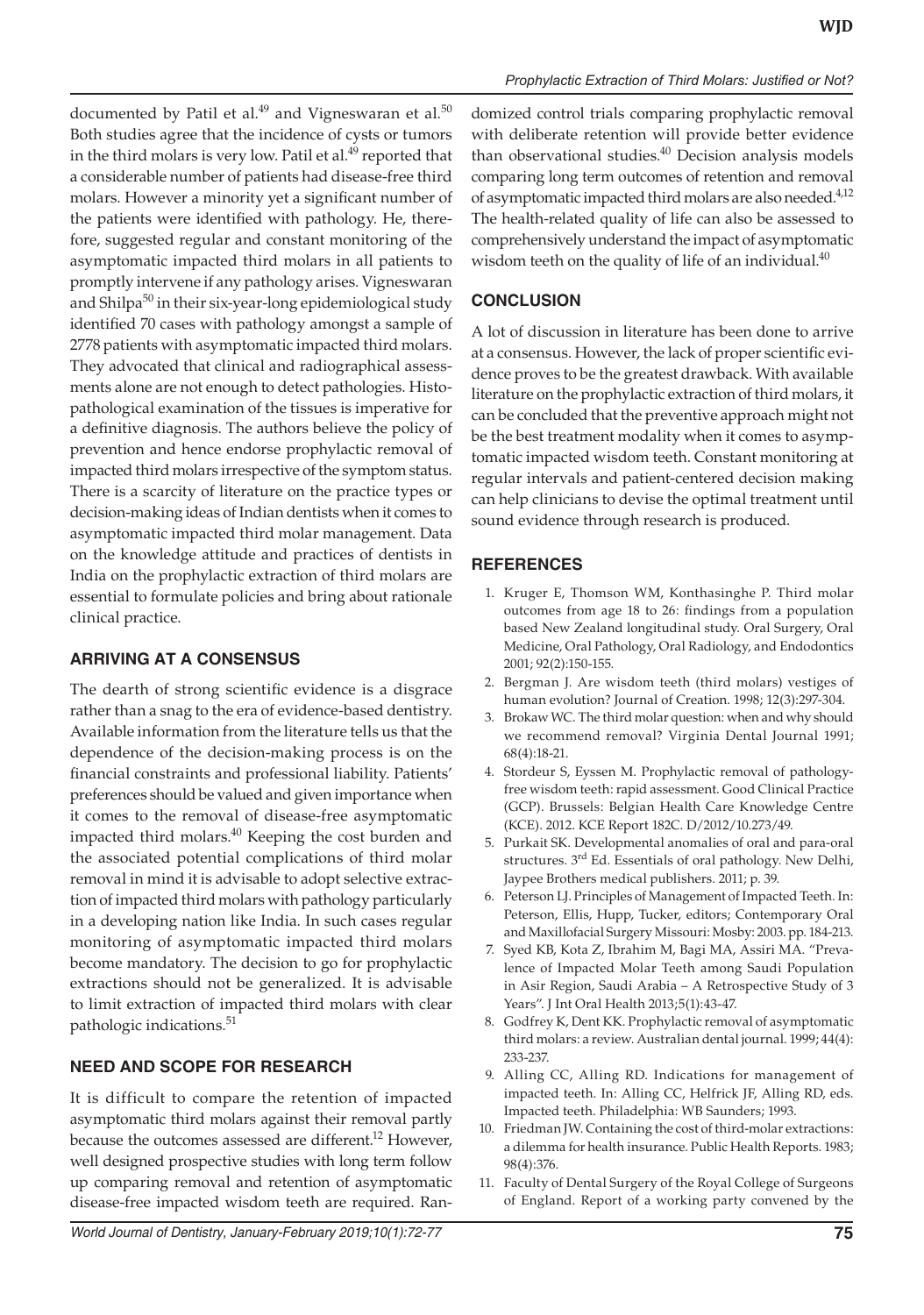Faculty of Dental Surgery. Current clinical practice and parameters of care. The management of patients with third molar (syn: wisdom) teeth. London: Faculty of Dental Surgery RCS (Eng), 1997. http://www.rcseng.ac.uk/fds/ publications-clinical guidelines/clinical\_guidelines/ documents/3rdmolar.pdf.

- 12. Song F, O'meara S, Wilson P, Golder S, Kleijnen J. The effectiveness and cost-effectiveness of prophylactic removal of wisdom teeth. Health Technology Assessment (Winchester, England). 2000;4(15):1-55.
- 13. Daley TD. Third molar prophylactic extraction: a review and analysis of the literature. Gen Dent 1996; 44: 310-320.
- 14. Mercier P, Precious D. Risks and benefits of removal of impacted third molars. A critical review of the literature. J Oral Maxillofac Surg 1992;21:17-27.
- 15. Von-Wowern N, Nielsen HO. The fate of impacted lower third molars after the age of 20. Int J Oral Maxillofac Surg 1989;18: 277-280.
- 16. Lindqvist B, Thilander B. Extraction of third molars in cases of anticipated crowding in the lower jaw. Am J Orthod 1982; 81:130-139.
- 17. Shafer WG, Hine MK, Levy BM. A Textbook of Oral Pathology. 4th ed., Philadelphia, W.B. Saunders Company, 1983, p. 260.
- 18. Mourshed F. A roentgenographic study of dentigerous cyst. Oral Surg 1964;18:47-53.
- 19. Keith DA. The detection of abnormalities in the jaws-a survey. Br Dent J 1973;134:129-135.
- 20. Alattar MM, Baughman RA, Collett WK. A survey of panoramic radiographs for evaluation of normal and pathologic findings. Oral Surg 1980;50:472-478.
- 21. Rakprasitkul S. Pathologic changes in the pericoronal tissues of unerupted third molars. Quintessence Int 2001;32: 633-638.
- 22. Baykul T, Saglam AA, Aydin U, Basak K. Incidence of cystic changes in radiologically normal impacted lower third molar follicles. Oral Surg Oral Med Oral Pathol Oral Radiol Endod 2005;99:542-545.
- 23. Yasuoka T, Yonemoto K, Kato Y, Tatematsu N. Squamous cell carcinoma arising in a dentigerous cyst. J Oral Maxillofac Surg 2000;58:900-905.
- 24. Eversole LR, Sabes WR, Rovin S. Aggressive growth and neoplastic potential of odontogenic cysts. Cancer 1975;35: 270-282.
- 25. Guven 0, Keskin A, Akal UK. The incidence of cysts and tumors around impacted third molars. Int J Oral Maxillofac Surg 2000;29:131-135.
- 26. Shear M, Shigh S. Age-standardized incidence rates of ameloblastoma and dentigerous cyst on the Witwatersrand, South Africa. Comm Dent Oral Epidemiol 1978; 6: 195-199.
- 27. National Institute of Health Consensus Development Conference Summaries, Vol. 2. Removal of Third Molars. NIDR, 1979.
- 28. Zhu S-J, Choi B-H, Kim H-J, Park W-S, Huh J-il., Jung J-H, Kim B-Y, Lee S-H. Relationship between the presence of unerupted mandibular third molars and fractures of the mandibular condyle. Int J Oral Maxillofac Surg 2005;34:382-385.
- 29. Reitzik M, Lownie JF, Cleaton-Jones JP, Austin J. Experimental fractures of monkeys mandibles. Int J Oral Surg 1978;7: 100-103.
- 30. Shepherd J, Brickley M. Surgical removal of third molars. Prophylactic surgery should be abandoned. BMJ 1994; 309: 620-621.
- 31. Stephens R, Kogon S, Reid J. The unerupted or impacted third molar – a critical appraisal of its pathologic potential. J Can Dent Assoc 1989;55:201-207.
- 32. Ahlqwist M, Grondahl HG. Prevalence of impacted teeth and associated pathology in middle-aged and older Swedish women. Community Dent Oral Epidemiol 1991;19:116-119.
- 33. Laskin DM. Oral and maxillofacial surgery. St Louis: CV Mosby, 1985;2:30-60.
- 34. Kaban LB, Pogrel MA, Perrott DH. Complications in oral and maxillofacial surgery. Philadelphia : WB Saunders, 1997: 60-66.
- 35. Ricketts RM. The dilemma of the third molar. In: Schatz JP, Joho JP, eds. Minor surgery in orthodontics. Chicago: Quintessence Publishing; 1992.
- 36. Chiapasco M, De Cicco L, Marrone G. Side effects and complications associated with third molar surgery. Oral Surg Oral Med Oral Pathol 1993;76:412-420.
- 37. Carmichael FA, McGowan DA. Incidence of nerve damage following third molar removal: a west of Scotland Oral Surgery Research Group Study. Br J Oral Maxillofac Surg 1992;30:78-82.
- 38. Nunn ME, Fish MD, Garcia RI, Kaye EK, Figuerosa R, Gohel A, et al. Retained asymptomatic third molars and risk for second molar pathology. Journal of Dental Research 2013; 92(12):1095-1099.
- 39. Harradine NW, Pearson MH, Toth B. The effect of extraction of third molars on late lower incisor crowding: a randomized controlled trial. British Journal of Orthodontics 1998; 25(2):117-122.
- 40. Ghaeminia H, Perry J, Nienhuijs ME, Toedtling V, Tummers M, Hoppenreijs TJ, Van der Sanden WJ, Mettes TG. Surgical removal versus retention for the management of asymptomatic disease‐free impacted wisdom teeth. The Cochrane Library; 2016.
- 41. Costa MG, Pazzini CA, Pantuzo MC, Jorge ML, Marques LS. Is there justification for prophylactic extraction of third molars? A systematic review. Brazilian Oral Research. 2013;27 (2): 183-188.
- 42. Mettes TD, Ghaeminia H, Nienhuijs ME, Perry J, Van der Sanden WJ, Plasschaert A. Surgical removal versus retention for the management of asymptomatic impacted wisdom teeth. Cochrane Database Syst Rev. 2012;6.
- 43. Chaparro-Avendaño AV, Pérez-García S, Valmaseda-Castellón E, Berini-Aytés L, Gay-Escoda C. Morbidity of third molar extraction in patients between 12 and 18 years of age. Med Oral Patol Oral Cir Bucal. 2005;10(5):422-431.
- 44. Wang XL. Correlation study on acute pericoronitis and the position of the mandibular impacted third molar. Shanghai Kou Qiang Yi Xue. 1995;4(2):70-72. Chinese.
- 45. Yamalik K, Bozkaya S. The predictivity of mandibular third molar position as a risk indicator for pericoronitis. Clin Oral Investig. 2008;12(1):9-14.
- 46. McArdle LW, Renton TF. Distal cervical caries in the mandibular second molar: an indication for the prophylactic removal of the third molar? Br J Oral Maxillofac Surg. 2006; 44(1):42-45.
- 47. Kan KW, Liu JK, Lo EC, Corbet EF, Leung WK. Residual periodontal defects distal to the mandibular second molar 6 – 36 months after impacted third molar extraction. J Clin Periodontol. 2002;29(11):1004-1011.
- 48. Richardson DT, Dodson TB. Risk of periodontal defects after third molar surgery: An exercise in evidence-based clinical